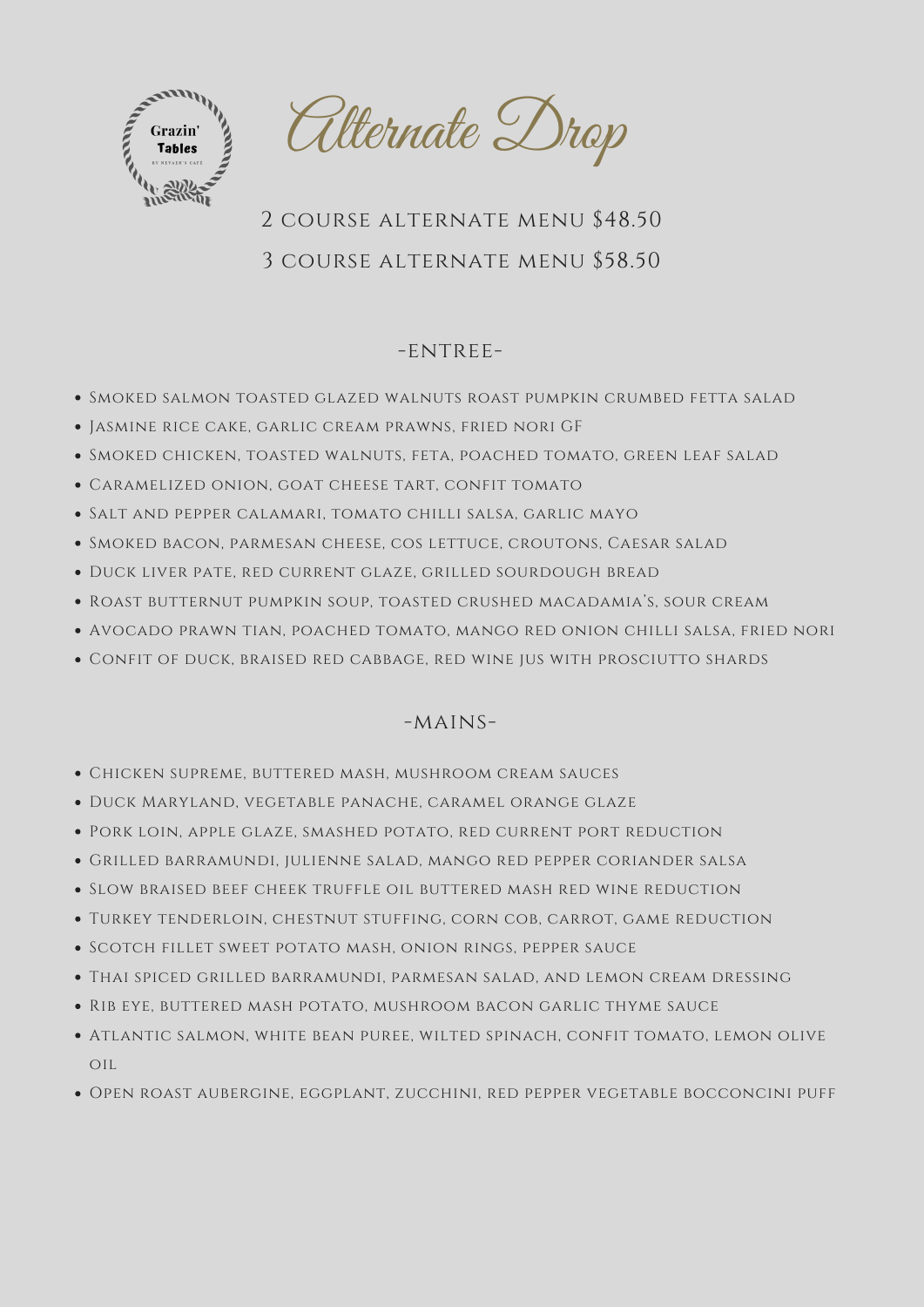

Alternate Drop

-DESSERTS-

- Apple strudel, Chantilly cream, vanilla anglaise
- Chocolate chestnut mousse almond biscotti
- Seasonal fruit salad lemon grass glaze
- Vanilla panacotta fruit salad salsa cane sugar syrup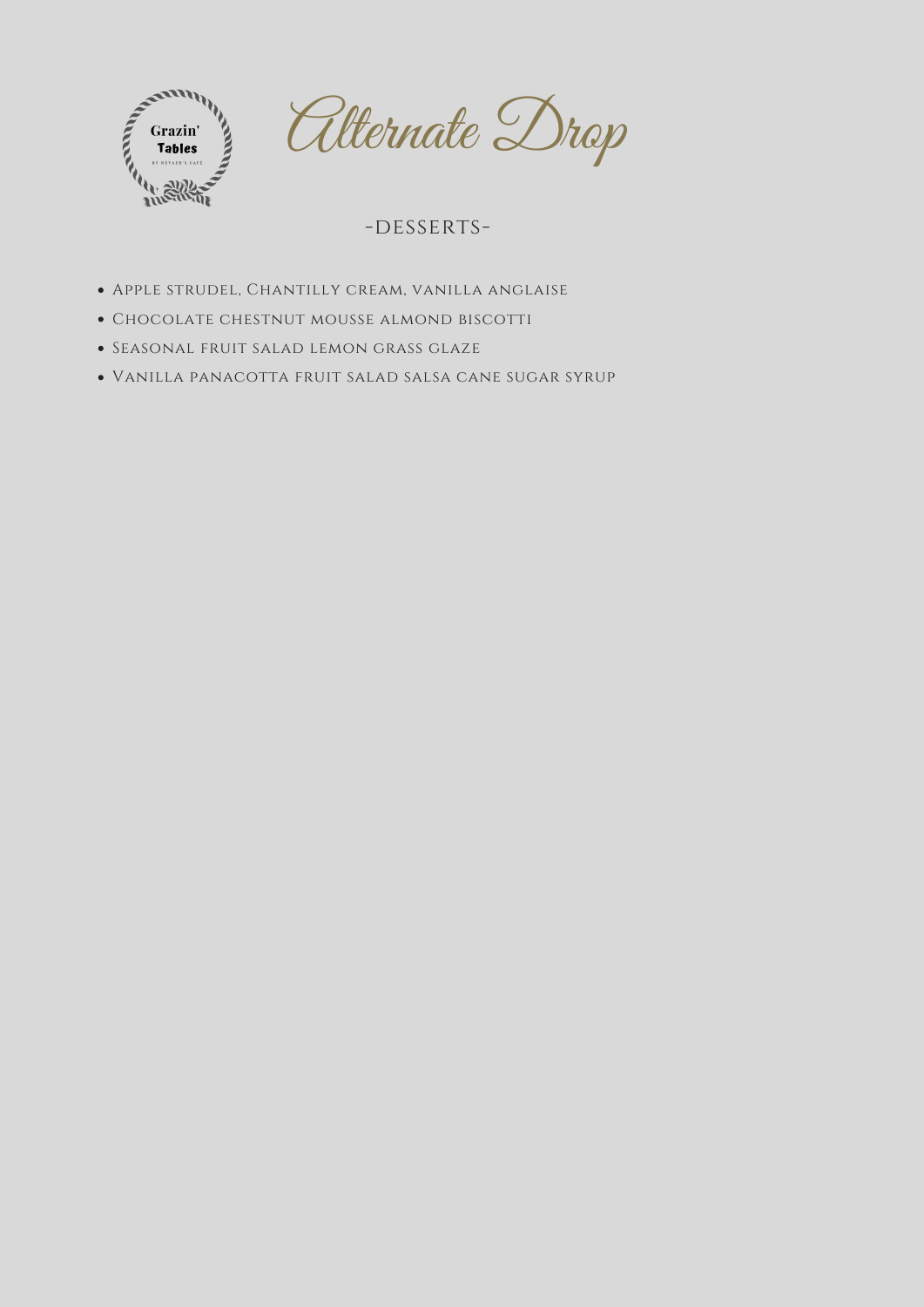

| • SMALL GRAZING TABLE 1 X 1 METER  | \$550.00  |
|------------------------------------|-----------|
| CATERS UP TO 20 PAX                |           |
| • MEDIUM GRAZING TABLE 1 X 2 METER | \$1150.00 |
| CATERS UP TO 50 PAX                |           |
| • LARGE GRAZING TABLE 1 X 4 METER  | \$2000.00 |
| CATERS UP TO 100 PAX               |           |



# We provide a premium range. this package includes boards, cheese knives, standard vases and flowers for table decorations. delivery and pack down. Tables and skirting can be arranged for a small fee.

### hosting a special event?